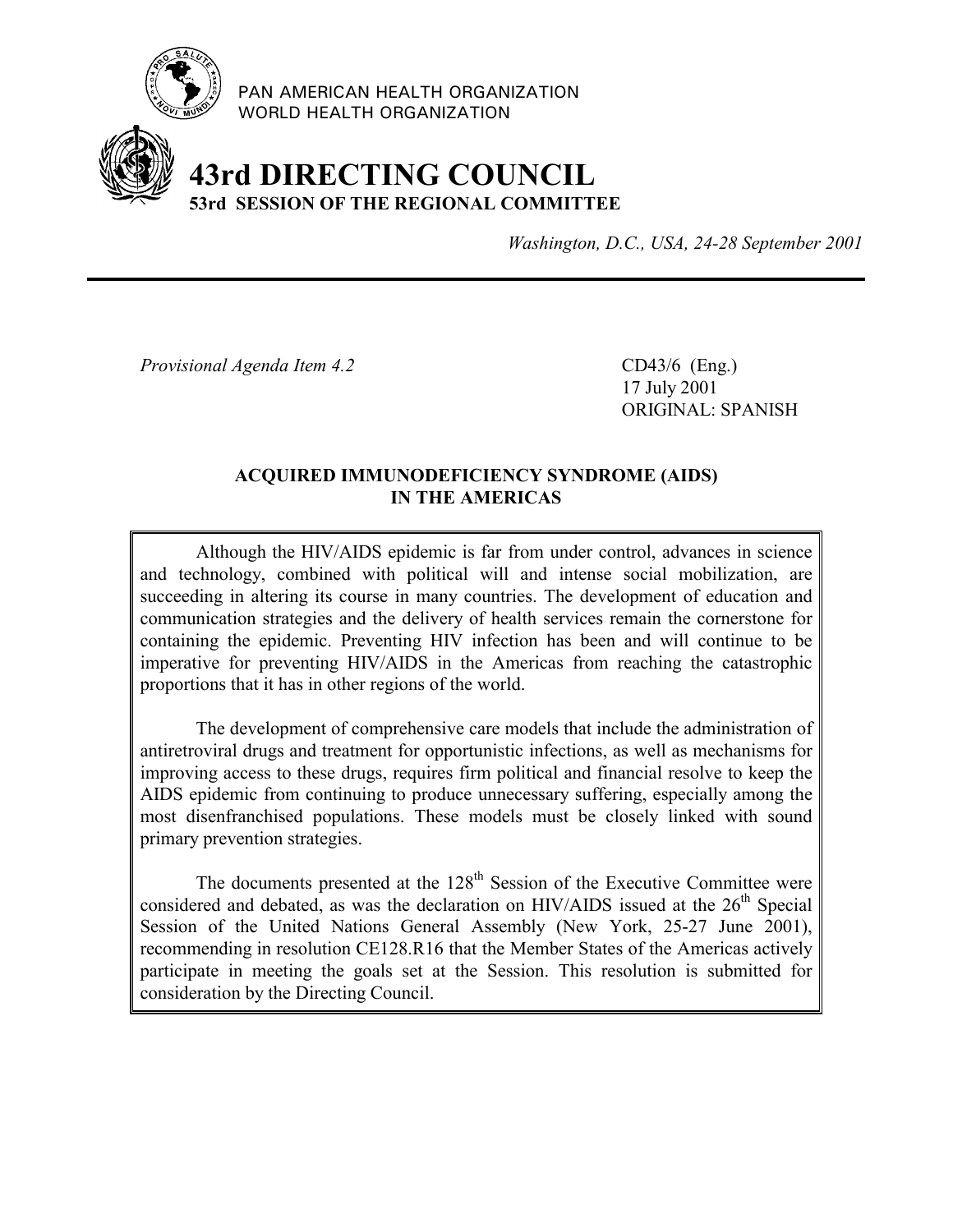# **CONTENTS**

| 1.                          |  |  |
|-----------------------------|--|--|
| 2.                          |  |  |
| 3.                          |  |  |
| 4.                          |  |  |
| 5.                          |  |  |
| 6.                          |  |  |
| 7.                          |  |  |
| 8.                          |  |  |
| 9.                          |  |  |
| 10.                         |  |  |
| Annex: Resolution CE128.R16 |  |  |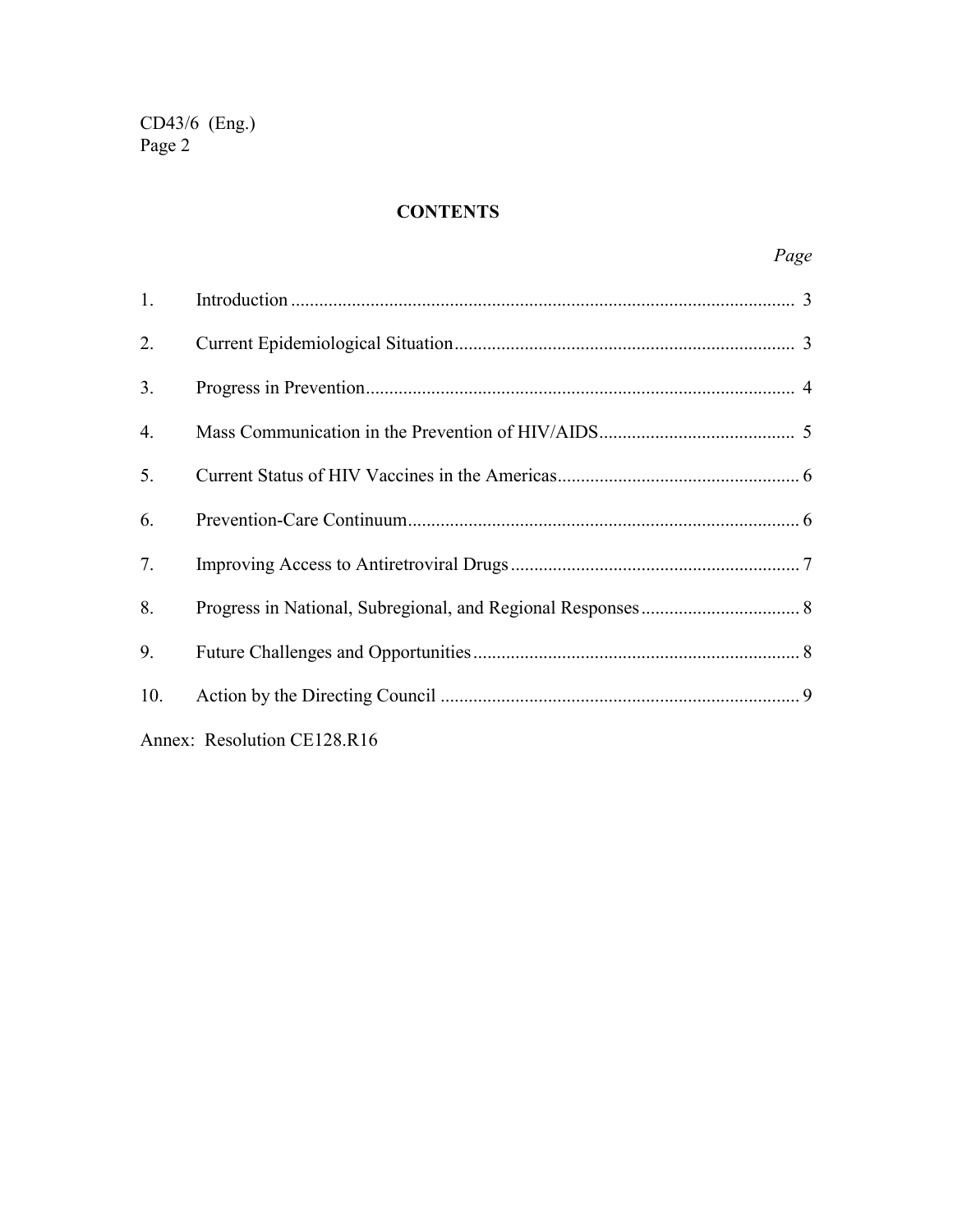#### **1. Introduction**

The past five years have witnessed great strides in the prevention and control of HIV/AIDS, among them: 1) greater access to HIV counseling and screening; 2) timelier treatment of opportunistic and sexually transmitted infections (STI); 3) the promotion of healthy sexuality; 4) wider availability of condoms; 5) the prevention of mother-to-child transmission through prophylaxis with AZT or nevirapine; 6) screening for HIV and other blood-borne pathogens, and 7) more recently, treatment with antiretroviral (ARV) drugs, which since 1996 have succeeded in reducing mortality from HIV/AIDS by as much as 90% in countries where comprehensive care has been combined with successful prevention and mass communication strategies (for example, Brazil, Cuba, the United States, and Canada).

The success of these technologies and scientific advances is due largely to a reduction in the discrimination and stigma associated with AIDS, with the recognition that HIV/AIDS/STI epidemics are a public health problem with serious social and economic repercussions and, above all, to the political and financial commitment of governments and society to guarantee greater equity and quality in the delivery of health services and community interventions aimed at preventing disease and restoring health. However, today, 20 years since the appearance of this new epidemic, more than 15 years since the discovery of the transmission mechanisms for HIV (sexual, vertical, and bloodborne), and more than 10 years since the development of sound scientific strategies for prevention and control, approximately 16,000 men, women, and children still become infected with the human immunodeficiency virus every day, and nearly 37 million people—95% of them in developing countries and with limited resources—are currently living with HIV/AIDS worldwide.

#### **2. Current Epidemiological Situation**

The HIV/AIDS epidemic in the Americas entered its third decade, and its steady growth has continued. Approximately 2.7 million people are currently living with HIV in the Region, 1.4 million of them in Latin America, 390,000 in the Caribbean, and nearly 1 million in North America.

Every day some 600 to 700 new HIV infections occur in the Region, with estimates putting the number of deaths from HIV/AIDS in the year 2000 at 100,000.

In the Caribbean, the vast majority of people with HIV were infected during unprotected sex between men and women. It is estimated that 1 out of every 50 people in this subregion is infected with HIV, with Haiti the most affected country.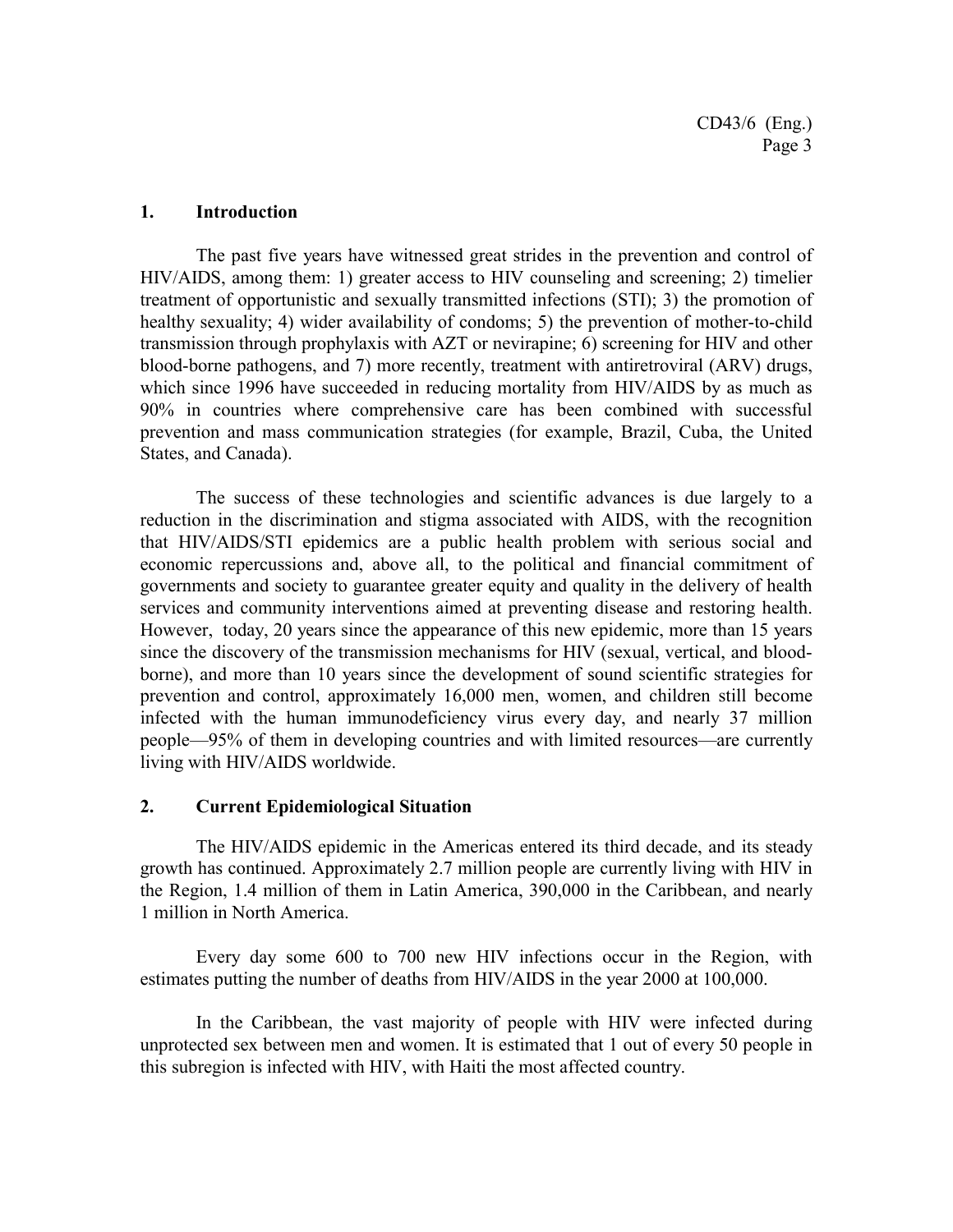In Central America, half the cases are concentrated in Honduras. The other countries report unprotected sex between men and women as the principal mode of transmission, with the exception of Costa Rica and Panama, which report unprotected sex between men as the principal mode.

The Andean area appears to be the region least affected by the epidemic. From the outset, the most affected population has been men who have sex with men (MSM); however, a downward trend has been observed in the male/female infection ratio, mainly in coastal areas, indicating a rise in heterosexual transmission.

In the Southern Cone, MSM and intravenous drug users continue to be the populations most affected by the epidemic. Brazil is the country with the highest infection rates.

In North America nearly 90% of reported cases correspond to MSM or intravenous drug users, with only 10% attributed to unprotected sex between men and women. In Mexico the epidemic continues to affect the MSM population.

In general, the HIV/AIDS epidemic in the Region constitutes a broad spectrum of different epidemics and is a challenge that must be addressed, taking into account the characteristics of each one of them in the different countries.

#### **3. Progress in Prevention**

Preventing sexual, blood-borne, and vertical transmission of HIV is the measure that will undoubtedly determine the future of the epidemic. It is therefore essential to take advantage of the lessons learned over the past two decades and expand and extend the coverage of the most successful interventions while heightening their intensity. The selection of blood donors, screening, and the appropriate use of blood and blood products have significantly reduced blood-borne transmission of HIV in the Region. The "safe blood strategy" promoted by the Organization since the 1980s has substantially reduced blood-borne transmission of HIV, the hepatitis B and C viruses, and other pathogens and therefore merits ongoing support from the countries. Notwithstanding, one area that has not received enough attention is harm reduction and the prevention of HIV transmission among intravenous drug users.

Furthermore, the Organization has been promoting the important but frequently neglected area of sexual health. Examples of activities in this regard are the "Face-to-Face Workshops" targeting men who have sex with men, a manual on sexual health for health workers, seminars for community leaders in El Salvador and Honduras, the publication *Promoción de la Salud Sexual* (Promoting Sexual Health), prepared in conjunction with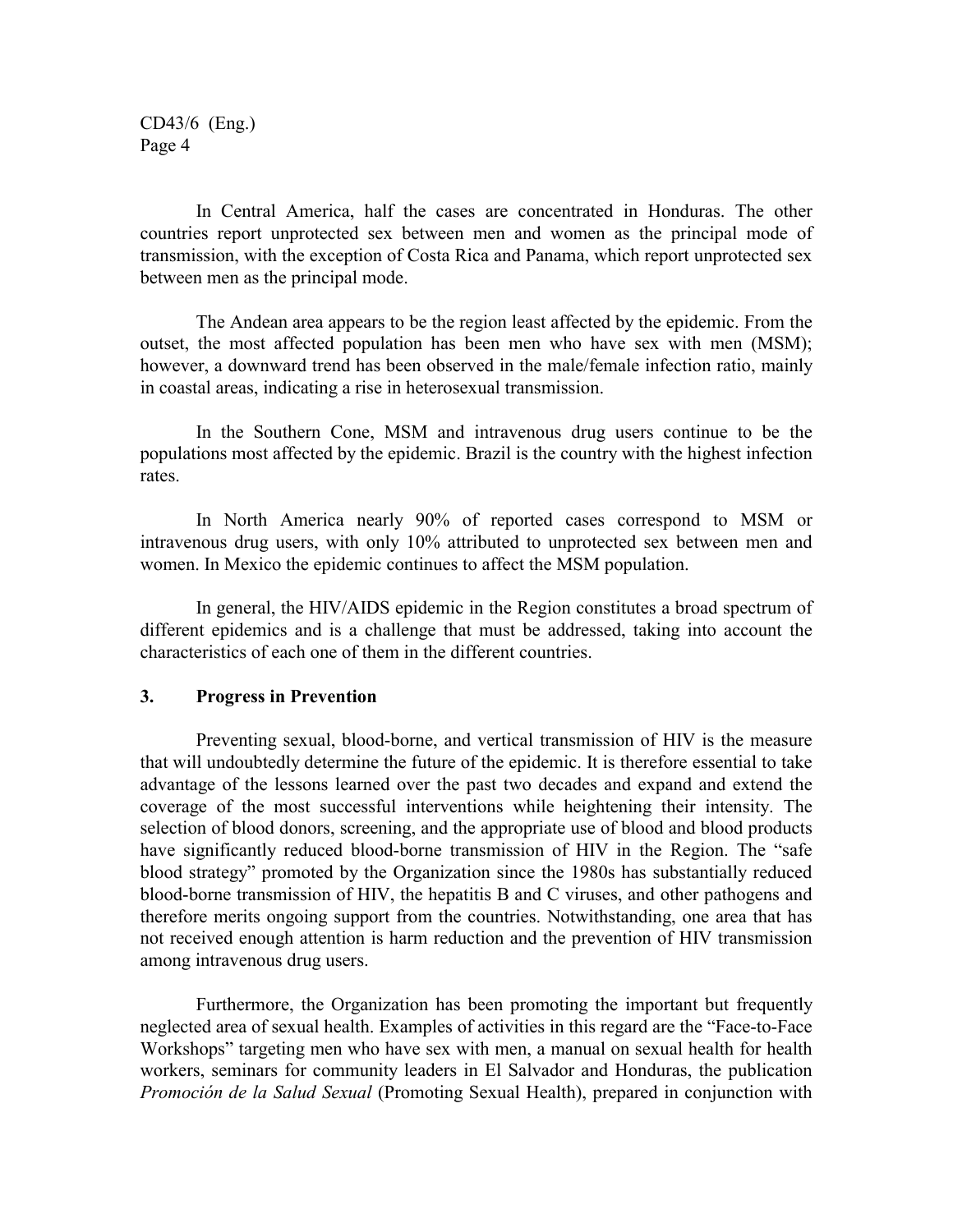the World Association for Sexology, and numerous activities in the Caribbean countries through the Special Program on Sexually Transmitted Infections and AIDS of the Caribbean Epidemiology Center (CAREC). It is necessary, however, to promote real social change, with more economic options for women, a gender approach in relations between the sexes, and clear rejection of the stigma and discrimination associated with this disease if education, information, and training in sexuality are to have a lasting effect and an impact on the HIV/AIDS/STI epidemic.

Preventing mother-to-child transmission, intimately linked with preventing sexual transmission of HIV in teenage girls and young women, also includes a strategy based on prophylaxis with antiretroviral drugs, mainly zidovudine (or AZT) and nevirapine. These drugs should be available at accessible prices to virtually all the countries of the Region, which, moreover, should have the technical capacity to administer and assess treatment outcomes.

Programs for preventing mother-to-child transmission are currently in place in Argentina, Bahamas, Barbados, Brazil, Chile, Costa Rica, Cuba, Honduras, Mexico, and Uruguay; there are also many other programs that, once expanded and strengthened, will help to control this type of transmission in the Region. In the Bahamas, for example, mother-to-child transmission fell from 28% to 9% between 1996 and 1998, a trend that continues to date.

# **4. Mass Communication in the Prevention of HIV/AIDS**

It is often assumed that after two decades of the HIV/AIDS epidemic, the community already has a certain understanding of its causative agent, the risk behaviors associated with its transmission, and the specific practices that make possible its prevention. It should be recalled, however, that several demographic and social phenomena militate against this purported knowledge. For example, many of the children who are now adolescents were perhaps not the original targets of public awareness campaigns and thus do not have the information they need to take precautions when they become sexually active. At the same time, the saturation that occurs as part of the information dissemination process reduces the impact of the messages and causes people to forget what they have learned. Moreover, the social amplification of certain ideas or interpretations of the news can alter the ideas acquired. For example, information on the advantages of the antiretroviral cocktail has generated widespread belief that the available treatment constitutes a cure and that preventive measures can therefore be ignored. Thus, it is absolutely essential for the countries to continue to implement mass communication strategies geared especially to young people and particularly vulnerable groups (MSM, intravenous drug users, and sex workers, among others).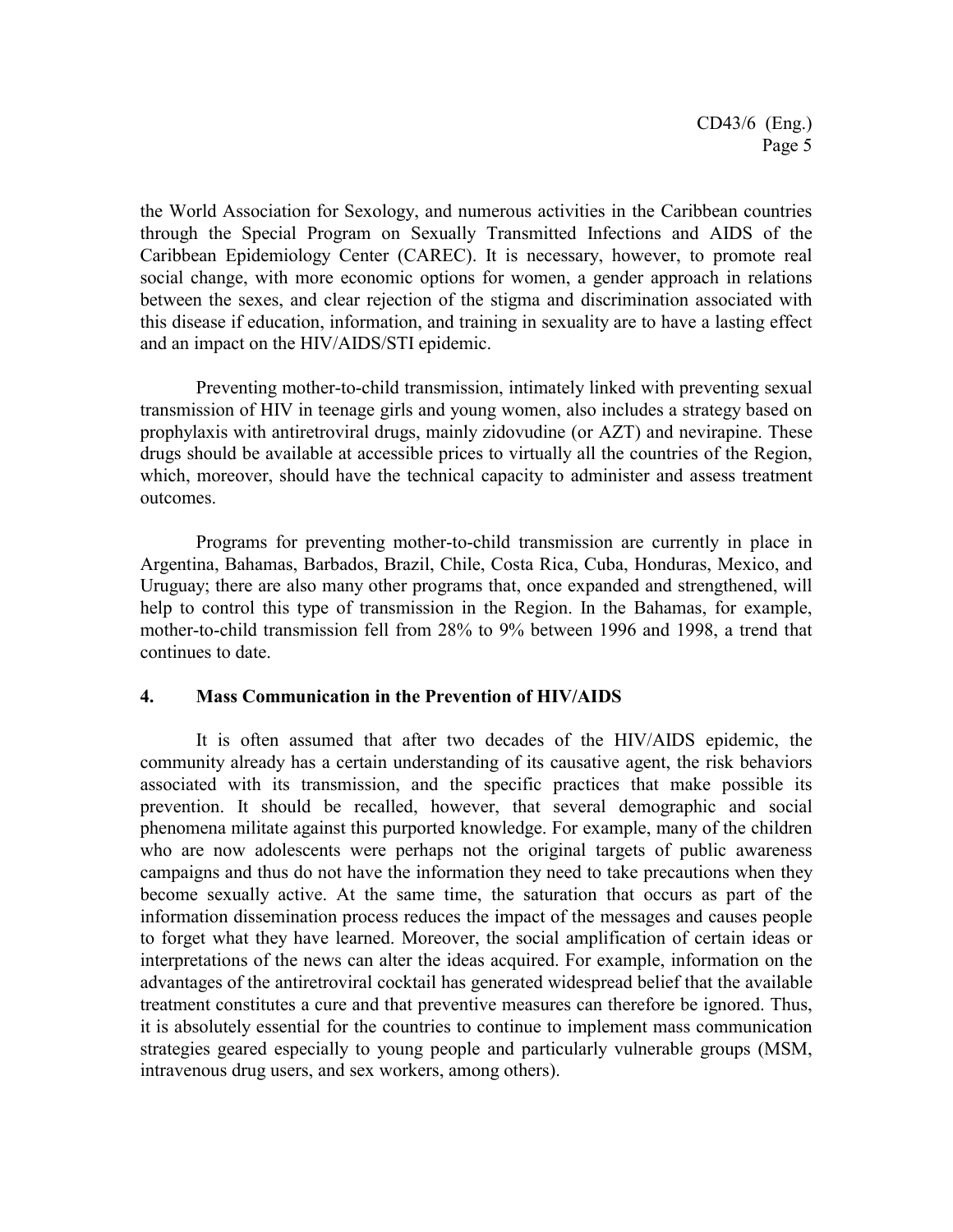These strategies should be grounded in the most up-to-date knowledge about the use of the media to persuade, to alter behaviors, and to encourage the use of preventive measures on a permanent basis. In addition to being carefully planned, the strategies must be evaluated to take advantage of the lessons learned and make ongoing adjustments. The Organization will continue to develop regional capacity, providing effective support to the countries to improve their communication and social marketing activities aimed at preventing HIV/AIDS.

#### **5. Current Status of HIV Vaccines in the Americas**

Since 1987, more than 30 vaccine candidates have been tested in phase I/II studies in more than 8,000 human volunteers—the majority of them in the United States and Europe, but in several developing countries as well. In 1993 Brazil, with support from WHO, drew up a national research plan to investigate vaccines against HIV; several activities were carried out, including a phase I study in 1994, the first in Latin America. In 1996 Cuba conducted a phase I study, utilizing a vaccine candidate produced in the country. Only two phase III studies of HIV vaccines are currently under way; these are being conducted in the United States and Thailand (with gp-120 produced by *VaxGen*, a California company).

In addition to Brazil, Haiti, and Trinidad and Tobago, several other countries in the Region are conducting preparatory activities for HIV vaccine trials. Among them are Argentina, Honduras, and Peru, where preparatory epidemiological and virological research is already under way. The possibility of having an effective vaccine available in the next five or ten years, which even under optimum conditions is remote, should not reduce the intensity of prevention and care activities in the Americas and worldwide.

#### **6. Prevention-Care Continuum**

Contrary to the widespread notion that prevention and care are independent of one another, in reality the two are closely linked and form part of a spectrum without discernible boundaries. In principle, primary care should be grounded in health promotion activities that include health education and protective measures. The overwhelming demand confronting the health services and the fact that staff training is geared more to problem-solving than to primary prevention are factors that militate against the effectiveness of the health sector, particularly when it comes to reducing sexual and vertical transmission of HIV.

As the impact of the HIV/AIDS epidemic intensifies in the Region, the health care needs of people living with HIV/AIDS are becoming more evident. These needs are not limited to medical care but involve a wide range of services such as psychological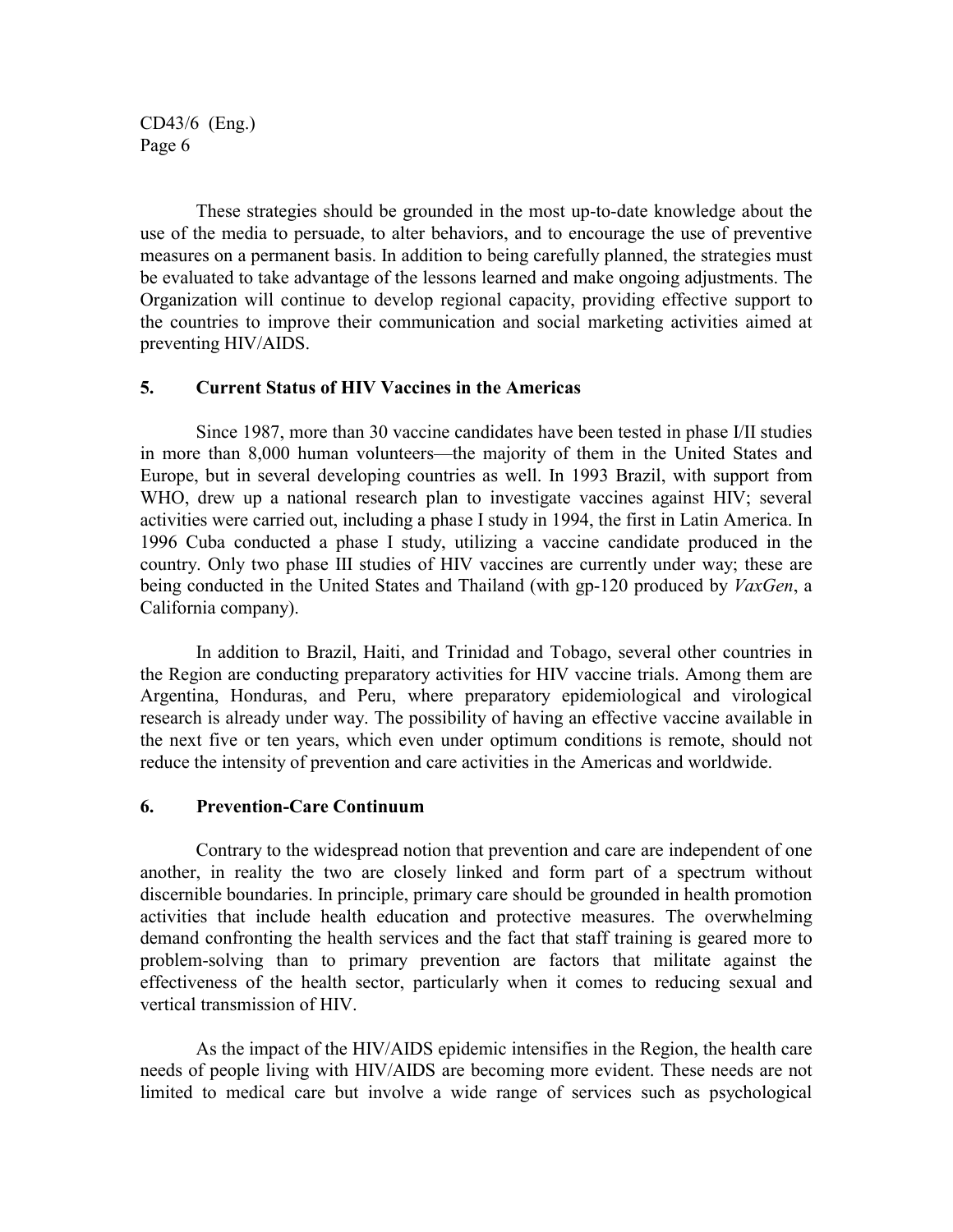counseling, emotional and social support, nutritional interventions, and many other specific actions. Satisfying all these needs not only improves the physical condition of patients but their emotional state and quality of life as well, allowing them to live with dignity and self-respect. In particular, eliminating the stigma associated with HIV and its means of transmission, as well as prejudice and the fear of people living with HIV/AIDS is perhaps the most essential ingredient for prevention and control in the future.

Comprehensive care programs should not be thought of as diverting necessary resources from prevention activities, but as a strategy for heightening their impact. Programs of this nature should stress the importance of primary prevention efforts and, in turn, include a preventive component (that is, secondary and tertiary prevention). PAHO's Regional Program on AIDS, in collaboration with experts and community representatives from the Region, has developed a step-by step, comprehensive care model, known as the building blocks approach*,* which proposes the minimum standards of care that should be found at the various levels of service delivery, in keeping with the available resources. The building blocks approach does not simply replace more effective interventions for managing HIV infection with other, less expensive ones, but includes certain structural elements that must not be absent from comprehensive care and without which efforts to ensure access to more sophisticated and costly therapies may be totally fruitless and inefficient in the medium term.

### **7. Improving Access to Antiretroviral Drugs**

The building blocks strategy permits the countries to improve care for HIV/AIDS patients, as resources permit, ensuring equity and quality in service delivery.

One of the greatest obstacles faced by many countries in the Region and worldwide, however, is the exorbitant cost of antiretroviral drugs, which can be as high as US\$ 15,000 per person annually. This situation makes it extremely difficult to expand the coverage, scope, and sustainability of antiretroviral regimens and poses a clear and growing financial and political dilemma for governments, ministries of health, and social security institutions.

In an effort to solve this problem, in response to the proposals of Brazil, the needs of the countries, and the resolution of the 42nd Directing Council adopted in September 2000, the Organization took the following action: (a) an invitation to all the countries to join the Regional Revolving Fund for Strategic Public Health Supplies, whose growing membership will permit group negotiations with the producers and distributors of antiretrovirals; (b) collaboration with UNAIDS in an assessment of ARV drug needs at the country level (in Barbados, Honduras, and Panama, for example); and (c) creation of a web page on ARV drug prices, in cooperation with the countries, UNAIDS, and the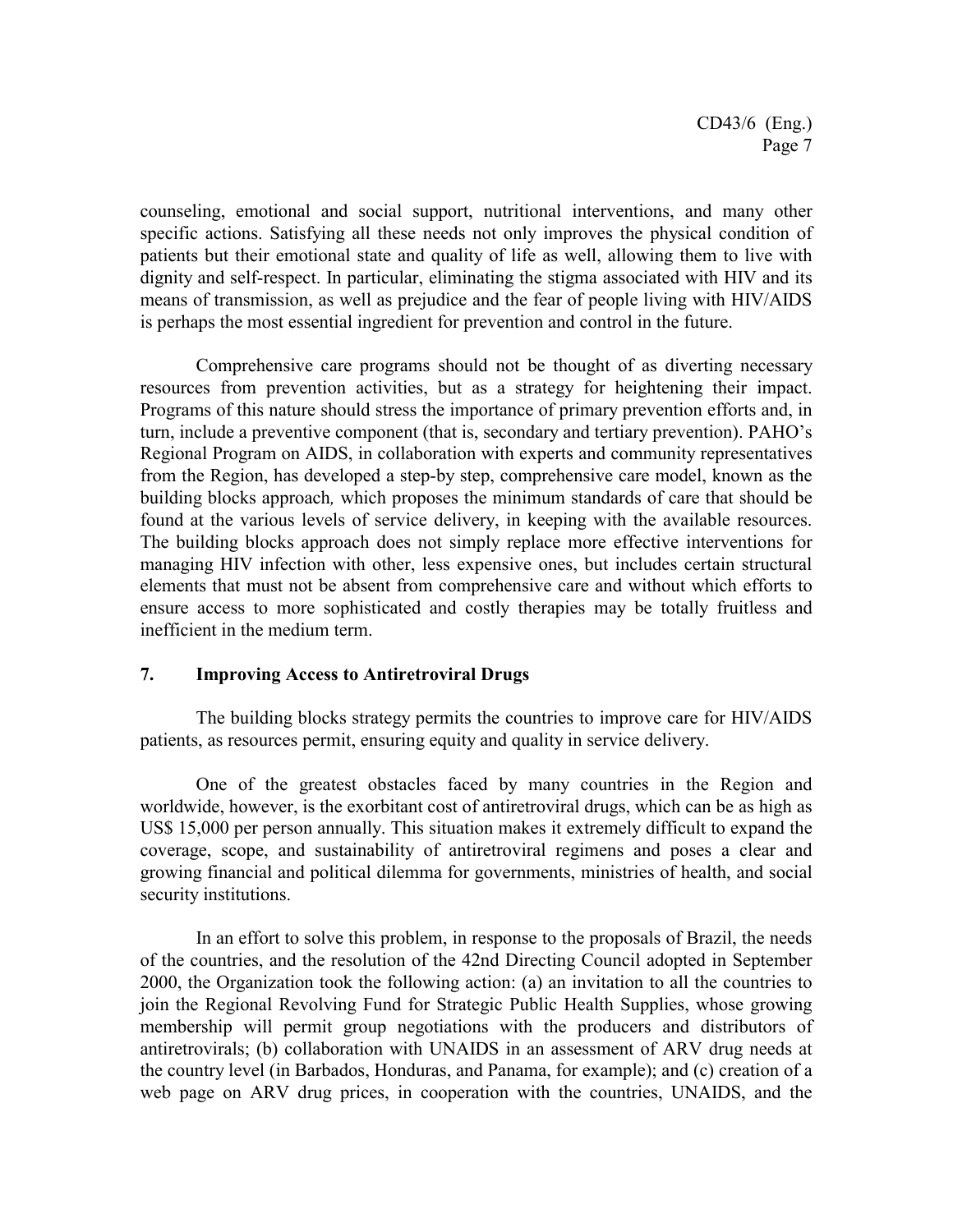horizontal technical cooperation group, where it can be seen that the cost of treatment with three specific drugs  $(AZT + 3TC + \text{indinavir})$  in 2000 ranged from a low of \$4,300 in Brazil to a high of \$11,500 in Paraguay.

## **8. Progress in National, Subregional, and Regional Responses**

The majority of countries in the Region currently have a National Strategic Plan for the Prevention of HIV/AIDS/STI. This plan is at the core of the national response and generally includes intersectoral action by community groups, government entities, and the private sector. At the subregional level, the Strategic Plan for the Caribbean, led by CARICOM with technical support from CAREC/PAHO, will be used to strengthen the national response in all the Caribbean Basin countries. The Plan has the support of UNAIDS, the European Union, GTZ, FTC, CIDA, DFID, USAID, and the World Bank, among other agencies. Spain has continued to provide assistance through the AECI, benefiting the Region through the Plan for Joint Action; and the financial cooperation of SIDA and NORAD in El Salvador, Guatemala, Honduras, and Nicaragua will probably reach other countries, thanks to the support of these agencies for regional interprogrammatic activities. Finally, in addition to the interagency cooperation of PAHO through the HIV/AIDS Theme Groups in the countries, a Regional Theme Group was recently established, initially presided over by the Organization.

# **9. Future Challenges and Opportunities**

Despite significant program advances, the epidemics of HIV/AIDS and other STI remain a threat to the Latin American and Caribbean countries, as well as the most unprotected and vulnerable populations in North America (Hispanics, indigenous groups, etc.). Everything seems to indicate that the number of men, women, and children (including intravenous drug users) infected with HIV through sexual, vertical, and blood-borne transmission will continue to grow in the coming years, a situation that will require sustainable and ongoing joint prevention and care efforts.

It is essential to continue strengthening the capacity for monitoring and surveillance of the HIV/AIDS/STI situation at the national and regional level. Similarly, education, health promotion, and mass communication must be improved, and strategies for the implementation and evaluation of comprehensive care (in the community, in the home, and in the health services) to people living with HIV/AIDS/STI must be adapted to the needs and resources of the countries.

One of the serious obstacles that must be overcome is securing access to quality antiretroviral drugs. This is an extremely urgent matter in many parts of the Region that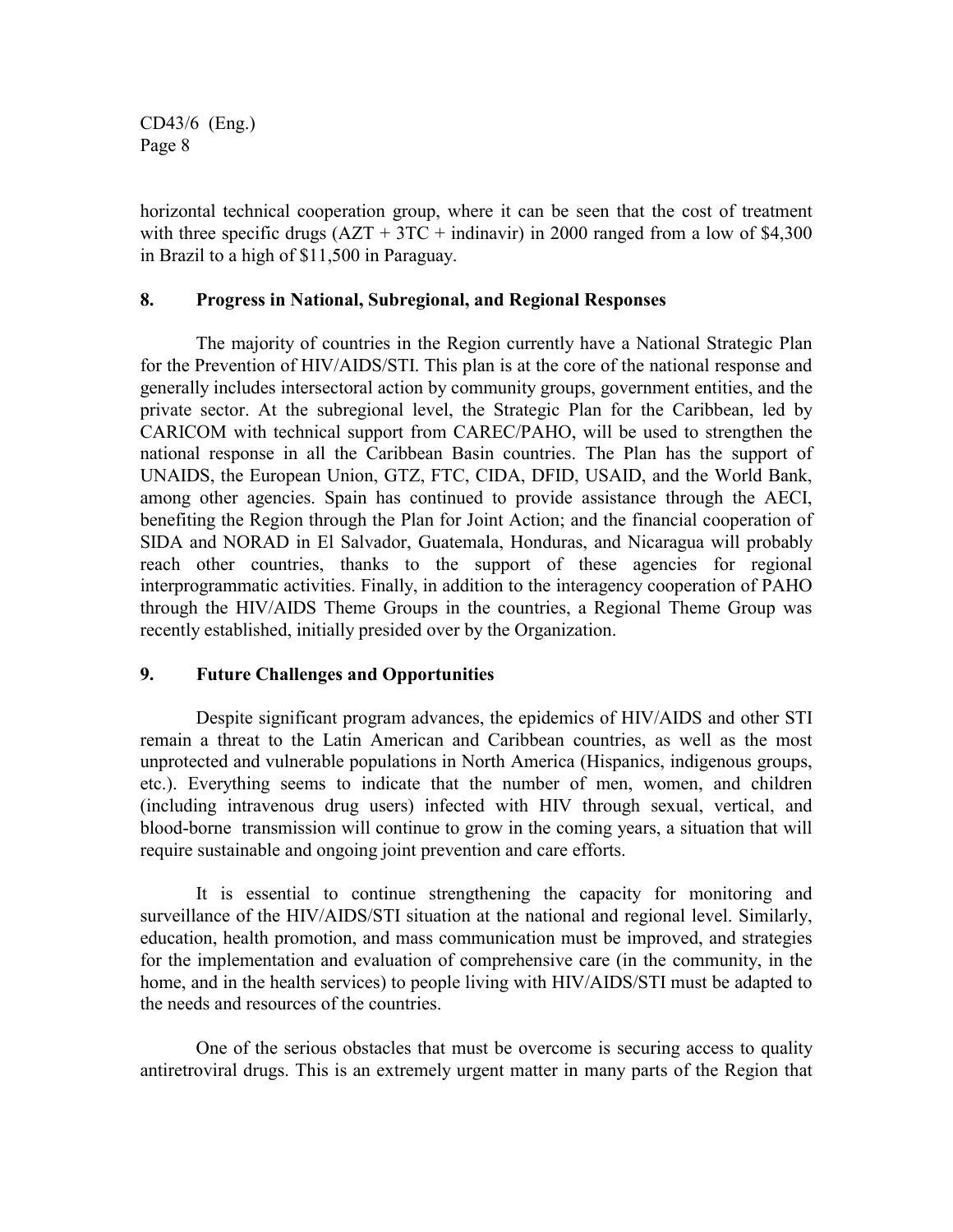will require the immediate attention of governments, NGOs, and the business sector in the countries.

At the same time, there is significant national and regional experience in the prevention and control of HIV/AIDS/STI, which should be shared. The development of information and work networks such as Epi-Net and the network for the prevention and control of STI, regional initiatives such the creation and ongoing work of the Technical Group for Horizontal Cooperation, the subregional strategic plans (i.e., for the Caribbean), and the projects for technical cooperation among countries represent opportunities and successful examples that merit technical, political, and financial support. The interest expressed explicitly by ministers of health, bilateral and multilateral agencies, and NGOs at international political forums such as the 4th Meeting of the Working Group on HIV/AIDS in the Caribbean, COMISCA (Commission of Central American Ministers of Health), UNGASS (special session of the United Nations General Assembly) and still others, will play a significant part in achieving effective support for HIV/AIDS/STI prevention and control activities in the Region.

From the technical standpoint, the Organization will continue to promote its strategies of "developing strategic partnerships," "second-generation surveillance," "promoting sexual health," "prevention," "mass communication," "step-by-step comprehensive care," and "syndromic care of STI" as part of its technical cooperation with the countries and other important partners in the struggle against AIDS in the Americas.

From the political standpoint, the Declaration of Commitment on HIV/AIDS, adopted by the 26th Special Session of the United Nations General Assembly (New York, 25-27 June 2001), has buttressed the resolutions of the Governing Bodies of PAHO and WHO and offers a great opportunity to achieve a multisectoral approach and secure resources for HIV/AIDS prevention at the global, regional, and country level.

#### **10. Action by the Directing Council**

The Directing Council is requested to note the report and is invited to consider the annexed resolution recommended by the Executive Committee.

Annex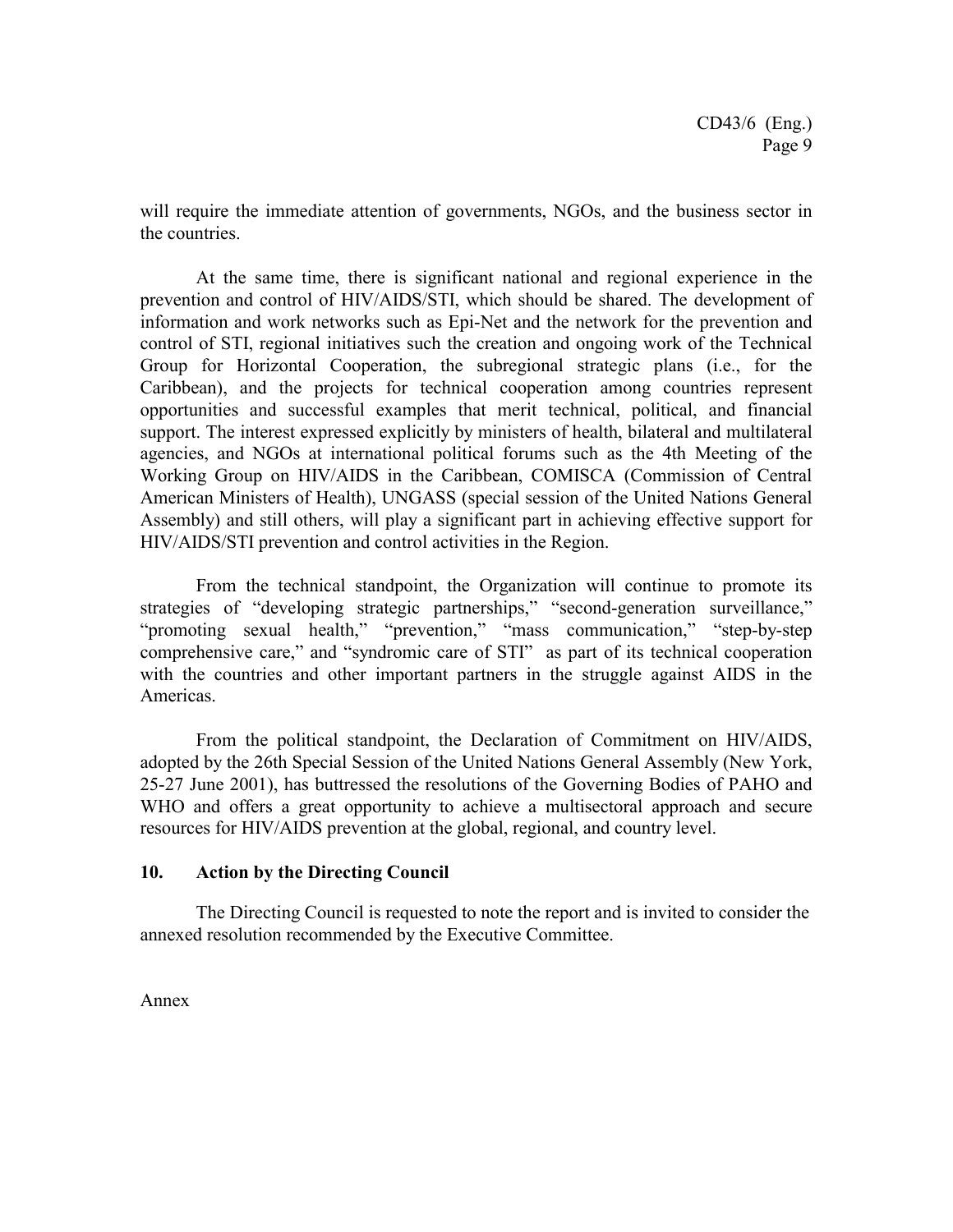# **ACRONYMS**

| <b>AECI</b>    | Spanish Agency for International Cooperation           |
|----------------|--------------------------------------------------------|
| <b>ARV</b>     | Antiretroviral                                         |
| <b>AZT</b>     | Zidovudine                                             |
| <b>CAREC</b>   | Caribbean Epidemiology Center                          |
| <b>CARICOM</b> | Caribbean Community                                    |
| <b>CIDA</b>    | Canadian International Development Agency              |
| <b>COMISCA</b> | Council of Central American Ministers of Health        |
| <b>DFID</b>    | Department for International Development               |
| <b>FTC</b>     | <b>French Technical Cooperation</b>                    |
| <b>GTZ</b>     | German Agency for Technical Cooperation                |
| <b>MSM</b>     | Men who have sex with men                              |
| <b>STI</b>     | Sexually transmitted infections                        |
| <b>NORAD</b>   | Norwegian Agency for International Development         |
| NGO            | Nongovernmental organization                           |
| <b>UNAIDS</b>  | Joint United Nations Program on HIV/AIDS               |
| <b>SIDA</b>    | <b>Swedish International Development Agency</b>        |
| <b>HIV</b>     | Human immunodeficiency virus                           |
| IDU            | Intravenous drug users                                 |
| <b>UNGASS</b>  | Special Session of the United Nations General Assembly |
| <b>USAID</b>   | U.S. Agency for International Development              |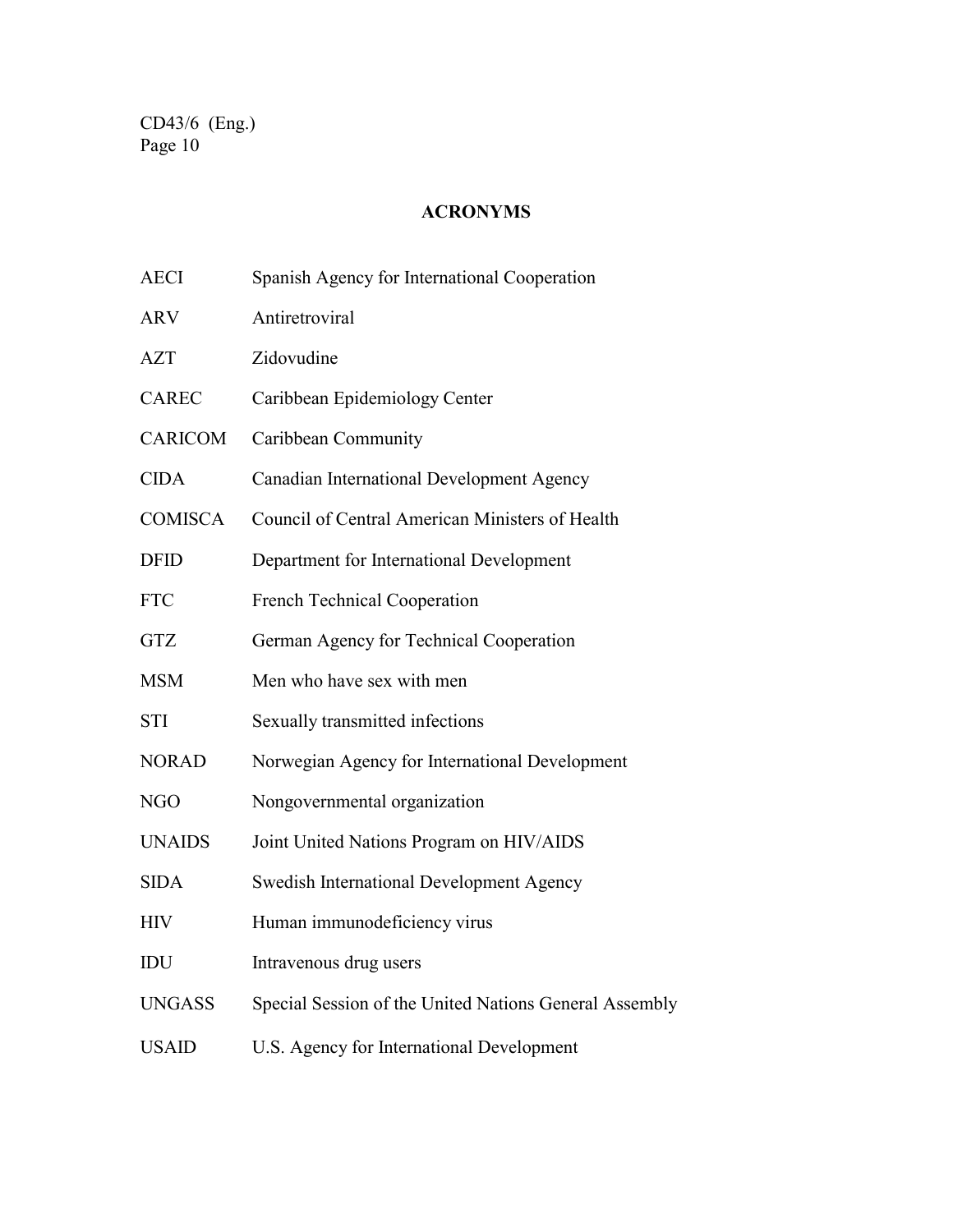



**128th SESSION OF THE EXECUTIVE COMMITTEE**

*Washington, D.C., 25-29 June 2001*

# *RESOLUTION*

# *CE128.R16*

# **ACQUIRED IMMUNODEFICIENCY SYNDROME (AIDS) IN THE AMERICAS**

# *THE 128th SESSION OF THE EXECUTIVE COMMITTEE,*

Having analyzed the report on acquired immunodeficiency syndrome (AIDS) in the Americas (Document CE128/9 and Add. I),

#### *RESOLVES:*

To recommend that the Directing Council adopt a resolution along the following lines:

# *THE 43rd DIRECTING COUNCIL,*

Having analyzed and discussed the report on acquired immunodeficiency syndrome (AIDS) in the Americas (Document CD43  $\rightarrow$ );

Considering the trends in the HIV/AIDS/STI epidemic in the Americas and their present and future impact on young people, women, and children;

Aware of the need to apply and extend the coverage of effective, affordable methods and technologies to the most vulnerable populations by strengthening health systems and services;

Recognizing the need for a commitment by governments and society to respond effectively and with solidarity to needs for the prevention and treatment of HIV infection, AIDS, and sexually transmitted infections in the Member States of the Region; and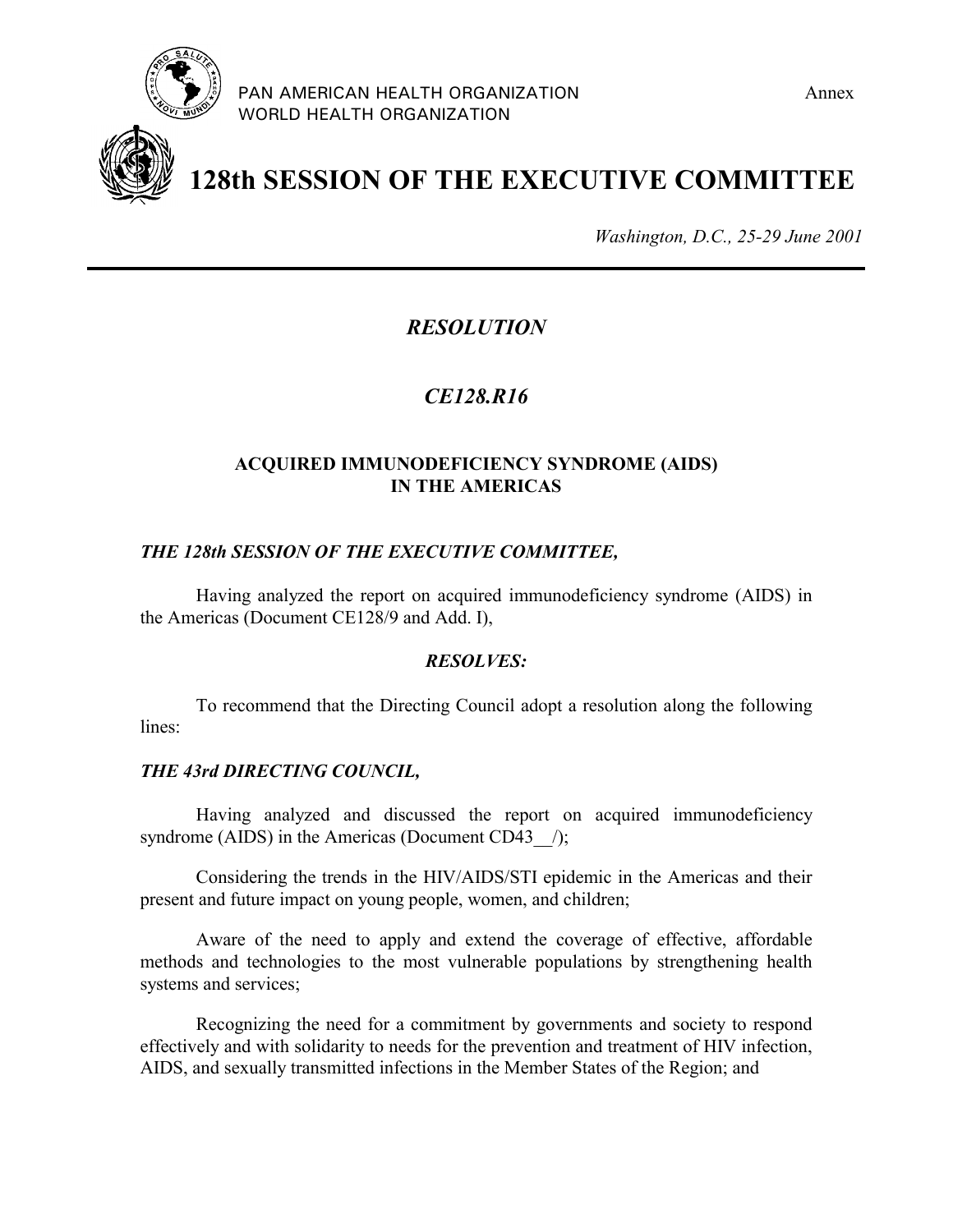CE128.R16 (Eng.) Page 2

Taking into account the Plan of Action, Annex A, #14, Health, of the III Summit of the Americas (Quebec, Canada, 20-22 April 2001), Resolution WHA54.10 of the World Health Assembly, and the Declaration of Commitment on HIV/AIDS of the 26th Special Session of the United Nations General Assembly (New York, the United States, 25-27 June 2001),

#### *RESOLVES:*

- 1. To urge the Member States to:
- (a) actively contribute to the time-bound goals set at the June 2001 special session of the United Nations General Assembly in its Declaration of Commitment on HIV/AIDS;
- (b) accord HIV/AIDS/STI the highest-level of priority among health and development issues and to allocate the necessary and essential resources for their prevention and control, including financial and human resources to curb and reverse the spread of HIV/AIDS/STI;
- (c) focus greater efforts on preventing the sexual transmission of HIV and other sexually transmitted infections through education, mass communication, social marketing, voluntary counseling and testing, and the promotion of sexual health, targeting young adults and adolescents in particular;
- (d) heighten their national response, promoting greater intersectoral involvement that includes the private sector and broadening the coverage and scope of the prevention and care services for the communities most affected by and vulnerable to the epidemic;
- (e) continue to fight the stigma and discrimination associated with HIV/AIDS by strengthening the necessary legislative measures and raising awareness among the population;
- (f) join and support subregional initiatives such as the Pan Caribbean Plan for the Prevention and Treatment of HIV/AIDS/STI, horizontal cooperation processes, and the development of networks for cooperation among countries.